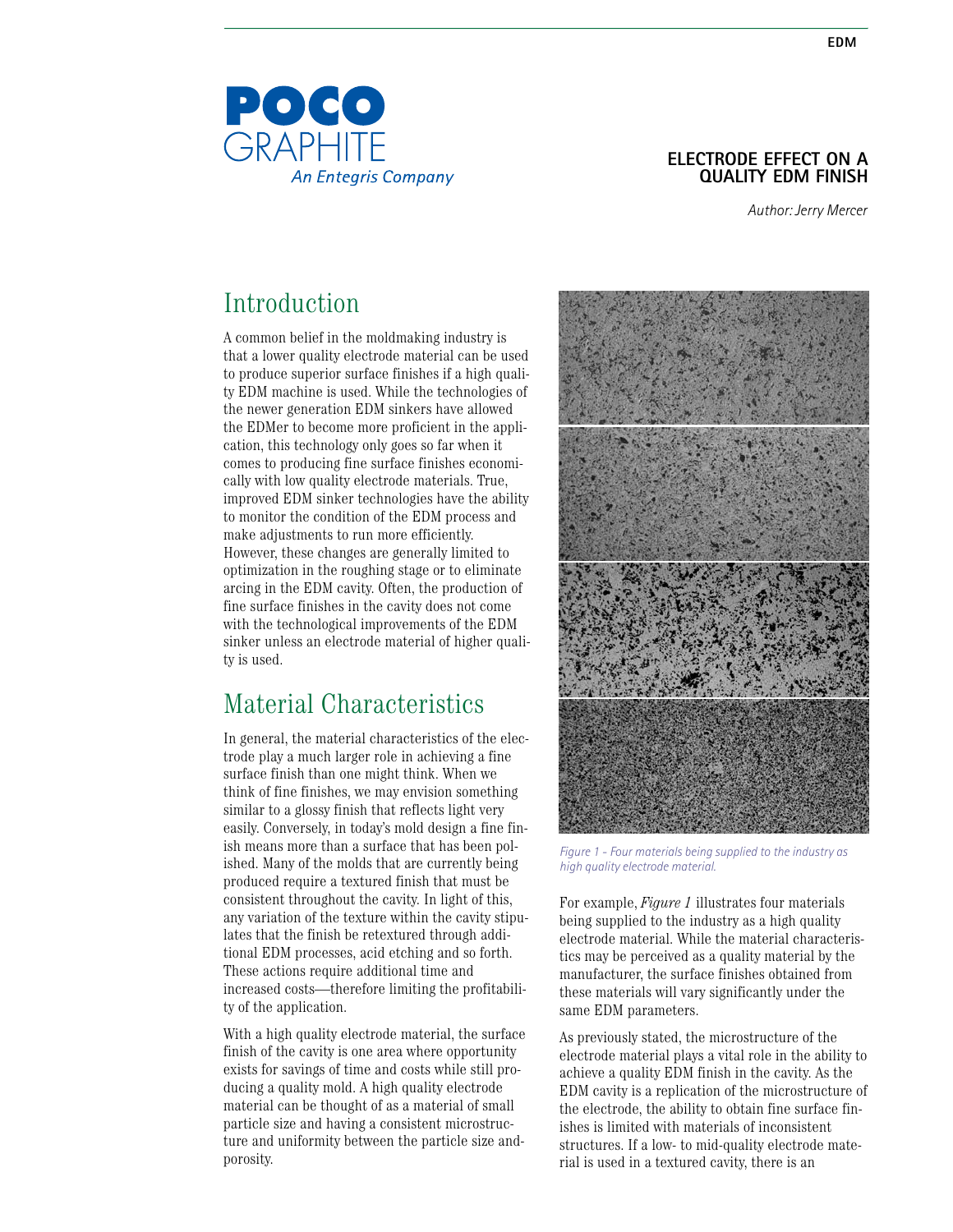#### **Electrode effect on a quality edm finish**



*Figure 2 - Cavity EDMed with an electrode exhibiting inconsistent microstructure.* 

increased risk that the texture will be uneven.

Also, since various components of the mold are often outsourced to different companies, this increases the potential that the textured finish will be mismatched.

If this occurs, the most common means to rectify the situation is to acid etch the cavity. In the etching process, the EDM finish must first be removed; therefore, allowing the etching to take place. This creates another issue in itself as sufficient stock must remain in the cavity for the etching process. If inadequate amounts of stock remain in the cavity, the etching depth will be limited and may not provide satisfactory results. Therefore, this increases the importance of getting the job done with the right combination of electrode material and machine parameters.

## A Picture Is Worth a Thousand Words

You may ask, "Why does the electrode material make a difference in producing a fine finish?" Well, to answer this question let's refer to *Figure 1* and examine the structure of the materials illustrated. These photomicrographs are all enlarged at 100 times. In this illustration, the lighter areas are graphite particles with the darker areas being porosity within the structure. In determining a quality microstructure, the material should have consistent uniformity between the areas of particles and porosity. As can be seen in this illustration, although all samples are classified as an Ultrafine material (5μ or less particle size) there is extreme inconsistencies in the structure from



*Figure 3 - Cavity EDMed with an electrode exhibiting consistent microstructure.*

one sample to another or even within some of the samples themselves. This inconsistency is what causes difficulties in obtaining fine surface finishes.

As we all know, the microstructure of the material will be reproduced in the cavity during the EDM process. Although orbiting will help eliminate some of the surface issues and improve the surface finish, this will not be any finer than the microstructure of the electrode. If the structure is not uniform, it will be difficult to achieve an even and uniform finish in the cavity. Materials with inconsistent microstructures often experience multiple particles being released in the cavity at once. This may not be a concern in a roughing burn due to a wide EDM gap; however, the gap parameters in a fine finish setting is much tighter. In this case, multiple particles being released in the gap increase the potential of secondary discharge or pitting and pinholes in the cavity. With the use of a higher voltage the EDM gap can be opened to mitigate this situation, but unfortunately this leads to slow performance and further exemplifies the need for consistent material structures.

The impact of pinholes and pitting in the cavity is lessened with an electrode material consisting of small particles and a tight correlation in the range of particle size. Again, as seen in *Figure 1*, the structure of some of these samples are indicative to a wide range of particle sizes. The combination of small particles, along with large particles in the electrode microstructure further complicate the issue and the EDM gap is continually being adjusted through the sinker's adaptive control. This adjustment is necessary to eliminate the potential of damaging the cavity as illustrated in *Figure 2*.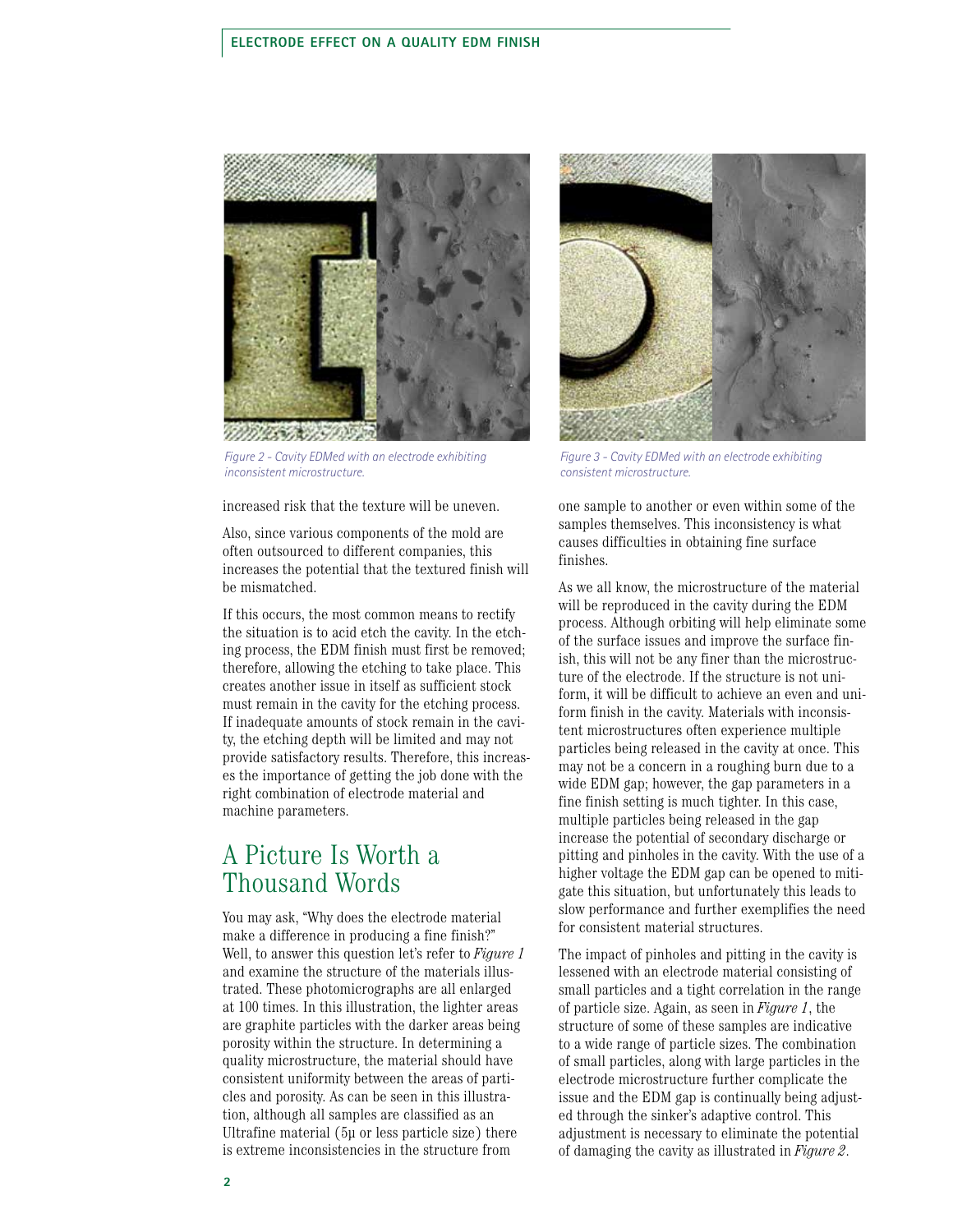This cavity was EDMed with an electrode exhibiting an inconsistent microstructure.

Conversely, *Figure 3* was EDMed with an electrode exhibiting a consistent microstructure. Although both cavities were EDMed using the same machine parameters, the difference is significant.

Imperfections in the cavity caused by using the wrong electrode material must be removed through additional EDMing or polishing. This is necessary to remove any pits, pinholes or blemishes that extend below the surface. Regardless if the polishing is done by hand or by a mechanical means, too much removal of stock will create the need to rework the cavity with welding and burning or remaking the cavity altogether. The same care must be taken in any reworking process to ensure enough material remains in the cavity to produce a surface area free of blemishes. The ideal situation is to produce an initial surface finish that requires minimal polishing or reworking of the cavity. In some instances, the finishing stage must be accomplished within the EDM with no polishing or added processes. Some details in the cavity limit the ability to hand work the surface finish due to fine detail such as thin ribs and cross sections or the requirement for sharp corners.



*Figure 4 - Fine electrode detail increases the importance of a quality material.*

The electrode in *Figure 4* is a good example of this. This electrode is for a medical component and contains detail too small for hand polishing. Doing so would eliminate critical tolerances and therefore requires the surface finish to be produced in the

EDM machine. In order to be successful in this application, a fine grain high quality material must be used. To cut corners and select the electrode material based on price would yield less than satisfactory results.

## Don't Focus on Price

Selecting the proper electrode material to produce a fine surface finish is vital to the success of the application. It is important to understand which material provides the potential for achieving an acceptable finish without the need for excessive handwork or polishing. By realizing the role that the microstructure of the material plays in producing fine surface finishes, the manufacturing costs of the mold can often be reduced. The most popular graphite electrode materials used for fine finish work fall within the Angstrofine and Ultrafine classifications. Materials within these classifications can be expected to have specific performance characteristics consistent with the microstructure it exhibits.

Using high quality graphite can actually reduce the overall manufacturing costs. In this case, the old adage, "It takes money to make money" holds true. Sure, the high quality graphite costs a little more than a lower quality material; however, the rewards of increased performance, finer surface finishes and reduced requirements for hand polishing offset the extra cost of the electrode material. The cost of the electrode material is just a small portion of the mold cost, yet when it comes to cutting costs this is often the first area that gets affected.

The grade of electrode material used is a critical facet in the EDM process and it is important for the EDMer to become familiar with the numerous options available. With a myriad of graphite materials available for EDM, the EDMer can easily become confused on which is the proper material for a specific application. The bottom line is that for any application, a material with a consistent microstructure and uniformity between the particles and porosity offers predictable performance. When fine finishes are required, a small grain material produces finer finishes than large grain materials regardless of the uniformity of the microstructure. However, to receive the most return on the investment cost of the electrode, a small grain material with uniform microstructure will bring optimum results in the most critical applications.